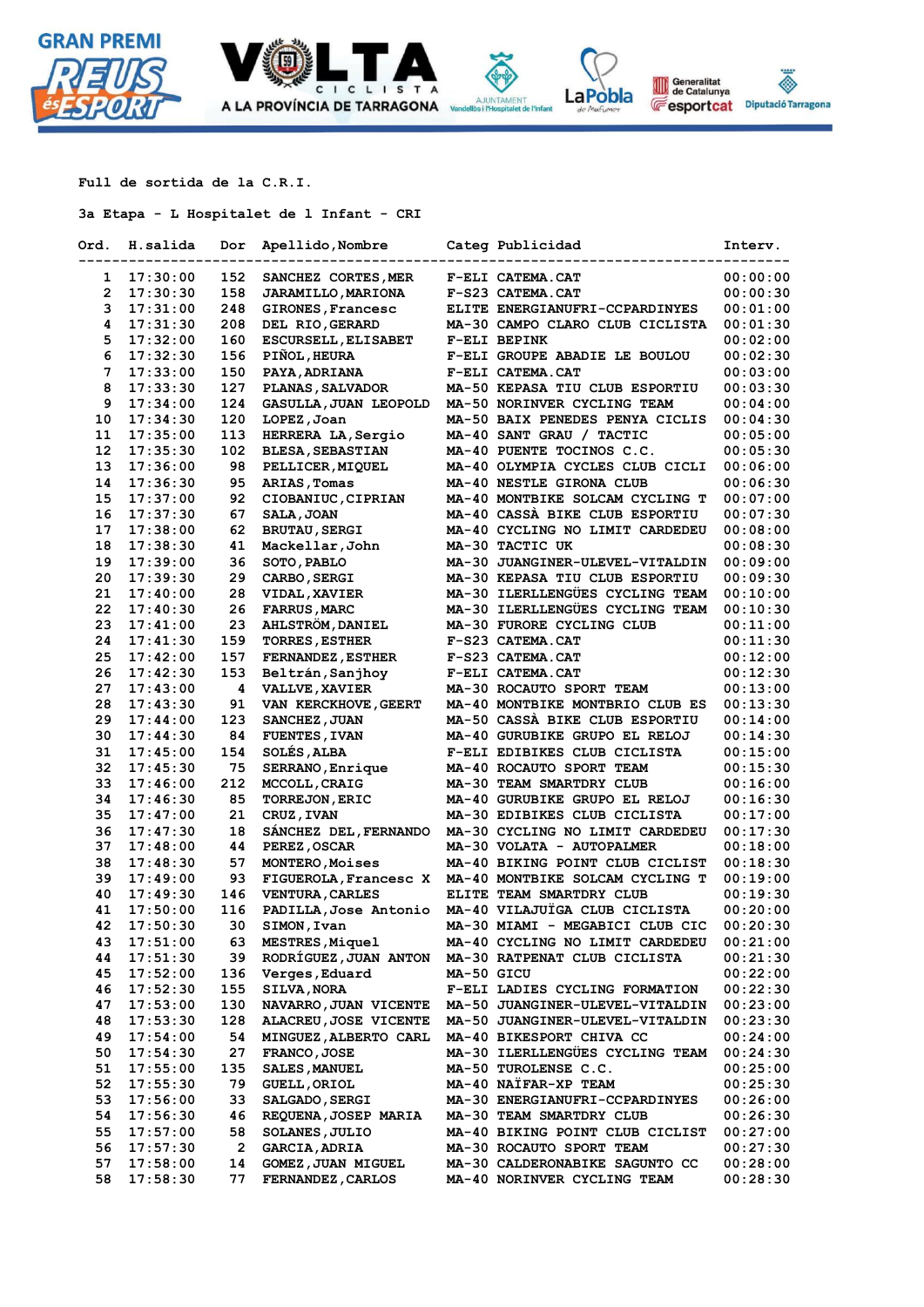



CICLIST

A LA PROVÍNCIA DE TARRAGONA

 **116 18:27:30 105 VILLA,Sergio MA-40 RATPENAT CLUB CICLISTA 00:57:30 117 18:28:00 112 CASTILLO,FELIX MA-40 RR BIKERS CLUB 00:58:00 118 18:28:30 89 VALVERDE,JUAN MANUEL MA-40 KEPASA TIU CLUB ESPORTIU 00:58:30 119 18:29:00 111 Rodríguez,Carlos MA-40 RCB MOTOR BEGUES-IBERMICA 00:59:00 120 18:29:30 99 VENZAL,PIERRE MA-40 PALAFRUGELL CLUB CICLISTA 00:59:30 121 18:30:00 55 BENITEZ DE LA,JOSE M MA-40 BIKETRAINING CLUB CICLIST 01:00:00 122 18:30:30 70 GONZALEZ,Oscar MA-40 ROCAUTO SPORT TEAM 01:00:30**

Generalitat<br>de Catalunya LaPobla **E**esportcat Diputació Tarragona

et de l'Infan